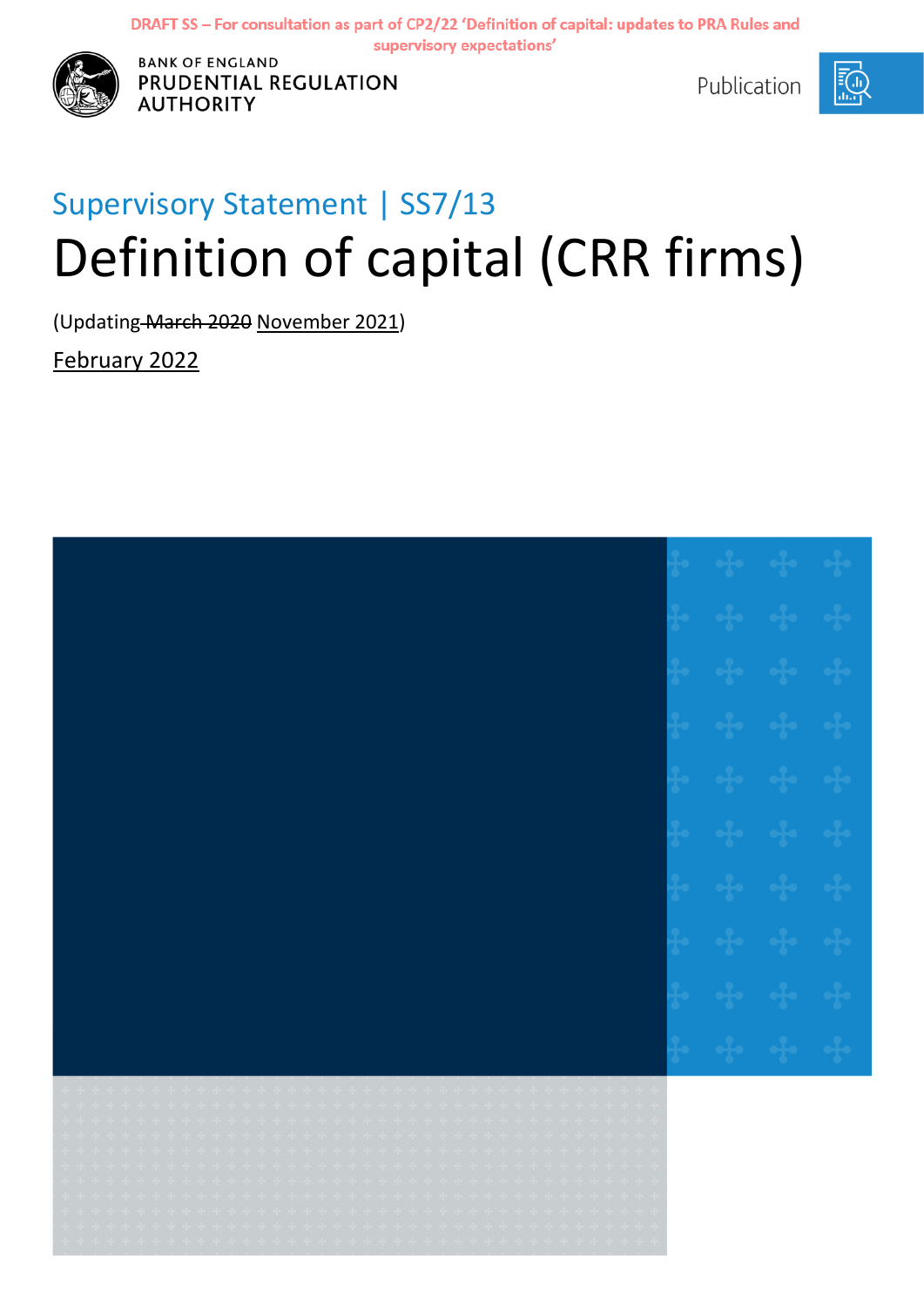

**BANK OF ENGLAND** PRUDENTIAL REGULATION **AUTHORITY** 

## Supervisory Statement | SS7/13 Definition of capital (CRR firms)

February 2022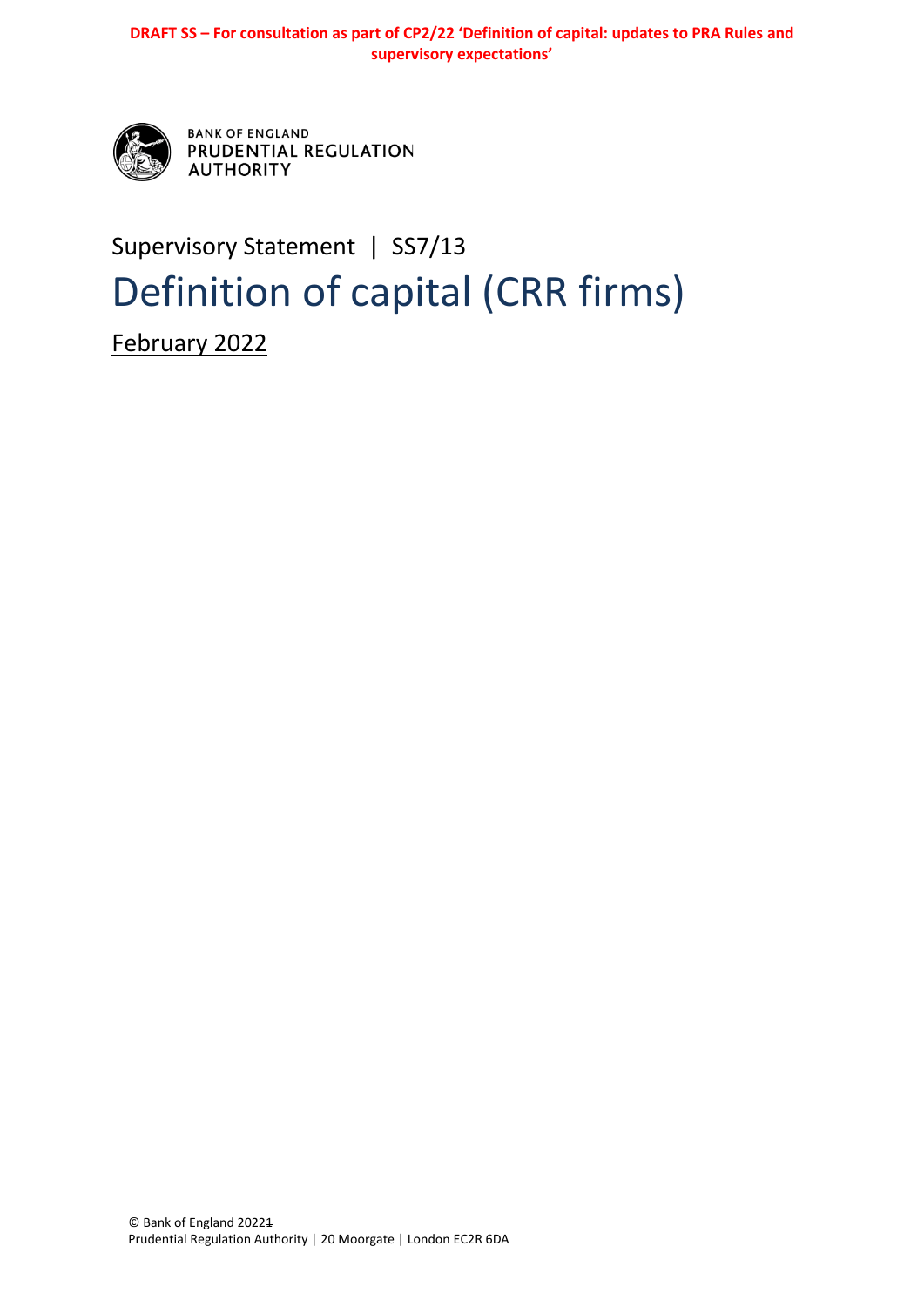## **Contents**

|                        | <b>Introduction</b>                                                   |   |
|------------------------|-----------------------------------------------------------------------|---|
| 2                      | <b>Quality and composition of capital</b>                             | 1 |
| 3                      | <b>Additional Tier 1-triggers instruments</b>                         | 2 |
| 4                      | <b>Preference</b>                                                     | 3 |
| 5                      | Subordination, remedies, events of default and set-off                | 3 |
| 6                      | [DELETED] Regulatory capital and subordinated swaps                   | 3 |
| 7                      | <b>Significant insurance holdings</b>                                 | 4 |
| 8                      | <b>Connected funding of a capital nature (CFCN)</b>                   | 4 |
| 9                      | Pre/post-issuance notification (PIN) requirements                     | 4 |
| 10                     | Permissions for reduction of own funds instruments and share premiums | 7 |
| Annex - SS7/13 updates |                                                                       | 8 |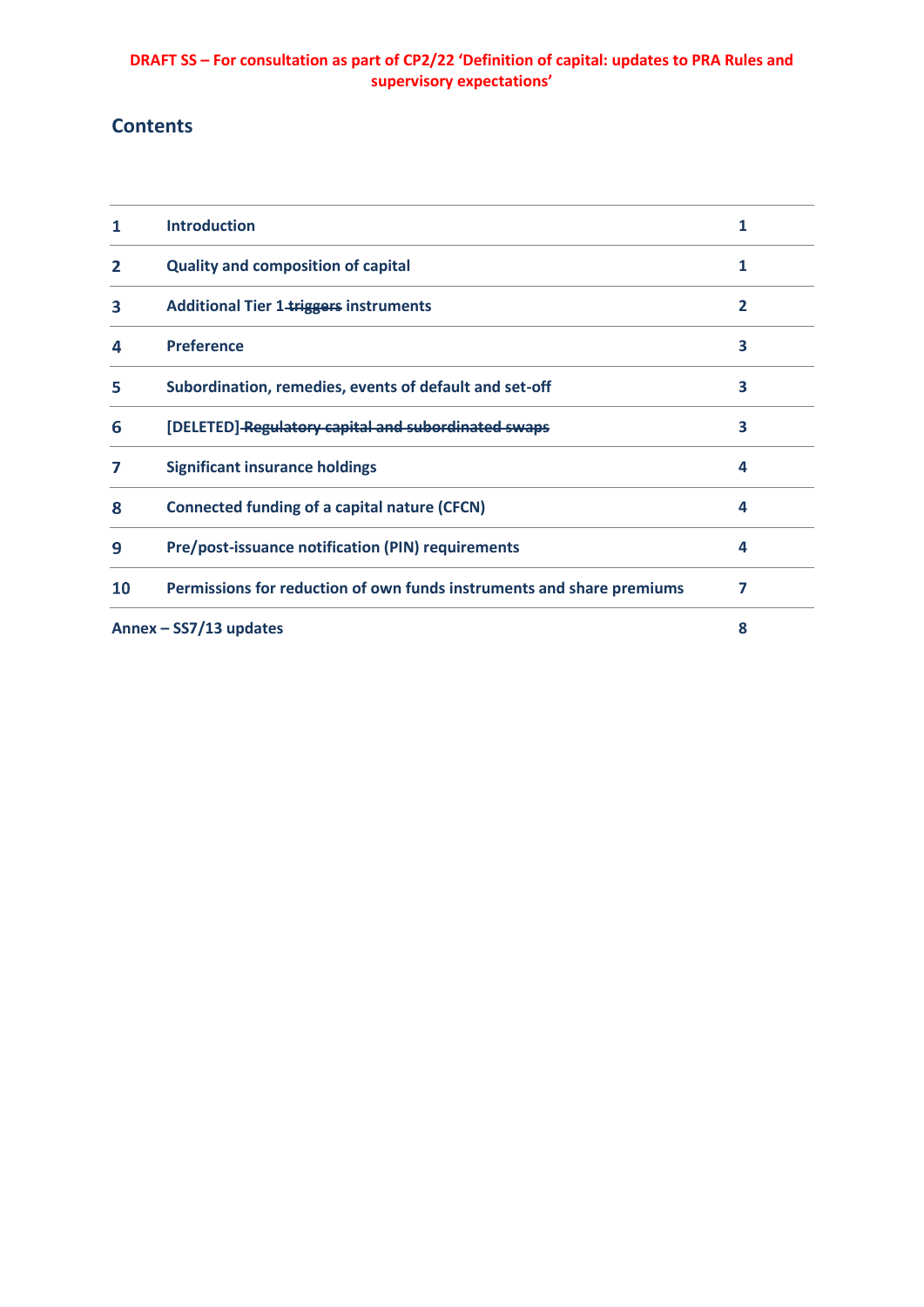Definition of capital (CRR firms) February 2022 1

#### <span id="page-3-0"></span> $\mathbf{1}$ **Introduction**

 $\overline{a}$ 

1.1 This statement is relevant to PRA-authorised firms to which the Capital Requirements Regulation (CRR) applies.1

1.2 It sets out the Prudential Regulation Authority's (PRA's) expectations on the quality of regulatory capital resources that firms are required to hold under the CRR. This statement complements the requirements set out in Part 2 of the CRR, in the Definition of Capital Part of the PRA Rulebook and the high-level expectations on capital as outlined in 'The PRA's approach to banking supervision'.<sup>2</sup>

#### <span id="page-3-1"></span> $\overline{2}$ **Quality and composition of capital**

2.1 As set out in 'The PRA's approach to banking supervision', the PRA expects the most significant part of a firm's capital to be ordinary shares and reserves. These are the highest-quality form of capital, as they allow firms to absorb losses unambiguously on a going concern basis.

2.2 When assessing firms, the PRA will be mindful of the fact that quality of capital is not purely about whether a firm meets each sub-tier of the capital rules. For example, even if two firms have identical Common Equity Tier 1 (CET1) positions, the PRA may view the quality of their capital differently due to the nature of the items underlying their CET1 position.

2.3 As set out in 'The PRA's approach to banking supervision', the PRA also expects firms to comply with the clearly stated internationally agreed criteria around the definition of capital, in spirit as well as to the letter, when structuring capital instruments. CRR II (Article 79a) requires that institutions have regard to the substantial features of instruments and consider all arrangements related to the instruments to determine that the combined economic effects of such arrangements are compliant with the objective of the relevant provisions. Additionally, the PRA expects firms to consider any such arrangement that the firm is aware of, including use of side agreements, $3$  regardless of whether the firm is a party to such an arrangement.

2.4 With that purpose in mind, the PRA's preference is for firms to adopt simple, plain vanilla CET1 share structures consisting of only one class of share that is fully subordinated to all other capital and debt, that has full voting rights and equal rights across all shares with respect to dividends and rights in liquidation. The PRA expects firms to refrain from features that may be ineffective (or less effective) in absorbing losses. For the avoidance of doubt, this expectation also applies to Additional Tier 1 (AT1) and Tier 2 capital instruments. For example, the PRA would expect firms to refrain from complex CET1 share structures, including transactions involving several legs or side agreements, where the same prudential objective can be achieved more simply. Complex features and structures complicate the prudential assessment and may also undermine instruments' loss-absorbing properties and CRR compliance. Complexity can arise, for instance, when CET1 shareholders have different rights and entitlements, including preferential realisation provisions or other features that guarantee a distribution to CET1 shareholders. Multiple classes of shares, whereby some are classed as CET1 instruments and others are not, could result in the entirety of the CET1 instruments becoming ineligible as regulatory capital. Some instruments may include preferential realisation provisions which grant priority or higher amounts to certain shareholders when allocating the proceeds from share sales, or other preferential terms such as anti-dilution clauses. These arrangements may represent barriers to recapitalisation, especially in a stressed environment, as they could deter new investors from investing in the firm unless they receive

 $1$  These firms include banks, building societies and PRA UK designated investment firms. For avoidance of doubt, these expectations apply at both the individual and UK consolidated level. SS7/13 was updated and renamed in March 2020. See the annex for a summary of changes.

<sup>2</sup> Available at 'the PRA's approach to supervision of the banking and insurance sectors'<br> $\frac{3}{100}$  The Glossary Part of the PRA Bulebook states that a side agreement 'means any docu Th[e Glossary Part of the PRA Rulebook](https://www.prarulebook.co.uk/rulebook/Glossary/FullDefinition/108318) states that a side agreement 'means any document containing an agreement or other arrangement, including a proposed agreement or other arrangement, related to the capital instrument (whether or not explicitly referred to in the instrument) which could affect the assessment of compliance of the instrument with Part Two of CRR.'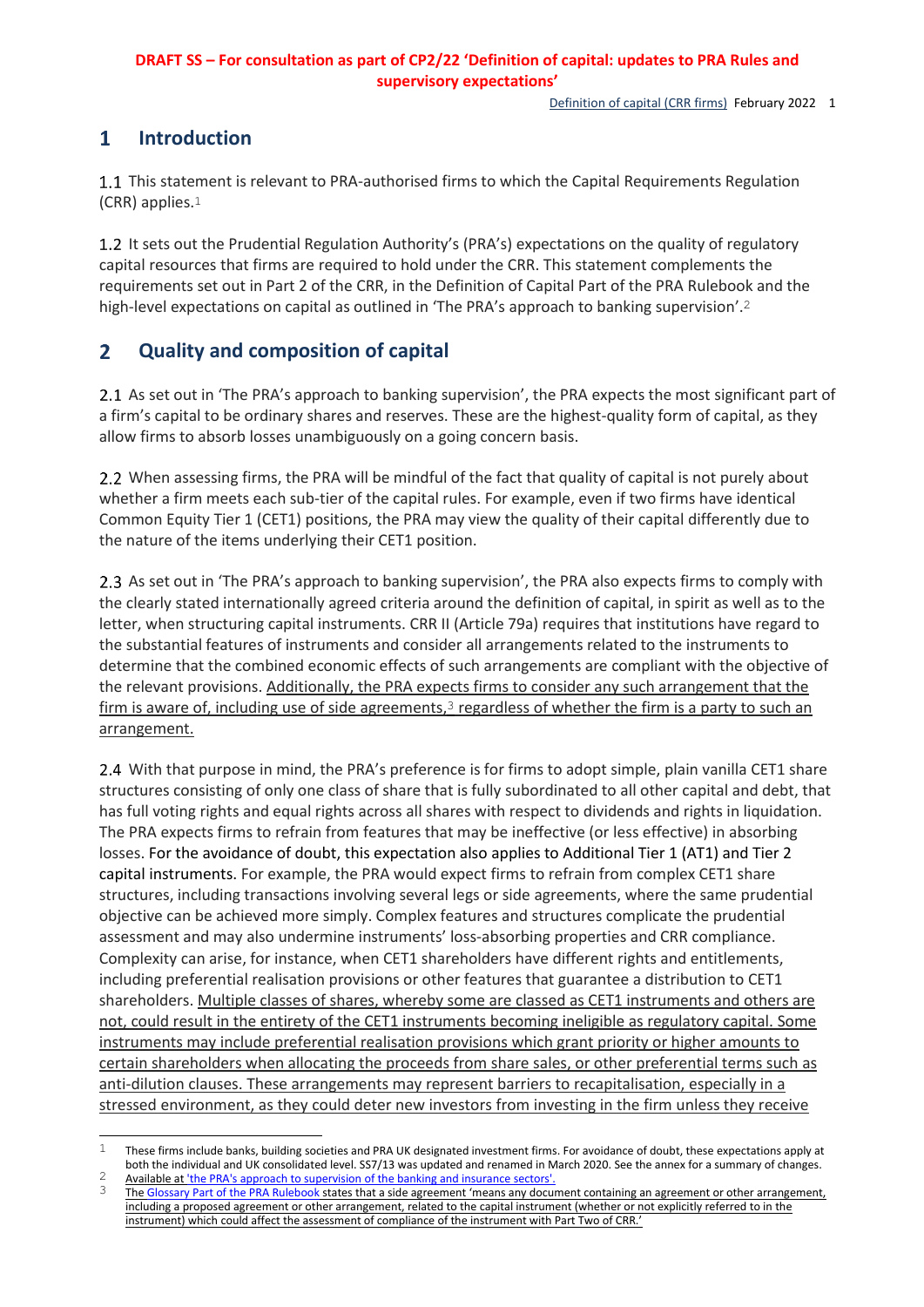Definition of capital (CRR firms) February 2022 2

similar preferential or superior rights as other shareholders. This results in uncertainty regarding the ability of the firm to raise capital quickly when needed, which undermines the firm's primary recovery option of recapitalisation. The PRA notes the prudential risks arising from such features and expects firms to avoid them.

2.5 The PRA expects the relevant Senior Management Function (SMF) to take responsibility for ensuring the quality of the capital structure overall. This includes being accountable for the quality of notifications to the PRA under Definition of Capital 7A to 7D, acknowledging that the act of signing and submitting any notification form may be delegated. In a relatively rare case where it may be necessary for a firm to include complex feature(s) in its CET1 instruments, the PRA expects the relevant SMF to inform the firm's board in advance of the issuance, evidencing why the instrument cannot be issued without the proposed complex feature(s) and that, notwithstanding the proposed complexity, they consider the instrument compliant with the objective of the CRR. For the purpose of this paragraph and paragraph 2.6, the relevant SMF means the individual with:

- (a) responsibility for managing the allocation and maintenance of the firm's capital, funding and liquidity (Allocation of Responsibilities 4.1(7) – PR O); or
- (b) responsibility for managing the firm's financial resources (Allocation of Responsibilities 5.2(5) PR CC) (small firms only).

2.6 The PRA expects the SMF's proposal, in turn, to be subject to appropriate board-level review and discussion and the board should consider and suggest ways to minimise any proposed complexity. In cases where the board does adopt the SMF's proposal and complex features are included in CET1 instruments, notwithstanding the PRA's preference for simplicity (paragraph 2.4), the PRA expects the board to discuss whether the continued inclusion of the complex features within the share structure is necessary, at least annually as part of its Internal Capital Adequacy Assessment Process (ICAAP).4 The PRA also expects firms to try to simplify the structure where possible.

#### <span id="page-4-0"></span> $\overline{\mathbf{3}}$ **Additional Tier 1 triggers instruments**

CRR requires AT1 instruments to contain a trigger of at least 5.125% CET1, but allows firms to select a higher trigger. It also recognises that the terms of an AT1 instrument may provide for a write-down that is either temporary or permanent, and that the amount converted or written down may be limited to that necessary to restore the firm's CET1 ratio to 5.125% or may be greater.

3.2 Depending on the circumstances, an instrument with a trigger of 5.125% CET1 may not convert in time to prevent the failure of a firm. A temporary write-down may make it more difficult for the firm to re-establish its capital position following a stress. Also, conversion or write-down that only restores the firm's CET1 ratio to 5.125% may leave the firm close to a second trigger event.

3.2A CRR is indifferent to the equity or liability accounting classification of an AT1 instrument. Most of the AT1 instruments issued by UK firms are accounted for as equity, but in some cases, firms may prefer to issue liability-accounted AT1 instruments with certain features or other arrangements to manage certain market risks, such as currency exchange risk, when issuing in currencies other than in the reporting currency. Some of these features or arrangements could undermine the subordination of payments or give rise to other prudential concerns.

 $\overline{A}$ 4 SS31/15 'The Internal Capital Adequacy Assessment Process (ICAAP) and the Supervisory Review and Evaluation Process (SREP)', January 2020[: https://www.bankofengland.co.uk/prudential-regulation/publication/2013/the-internal-capital-adequacy-assessment-process-and](https://www.bankofengland.co.uk/prudential-regulation/publication/2013/the-internal-capital-adequacy-assessment-process-and-supervisory-review-ss)[supervisory-review-ss.](https://www.bankofengland.co.uk/prudential-regulation/publication/2013/the-internal-capital-adequacy-assessment-process-and-supervisory-review-ss)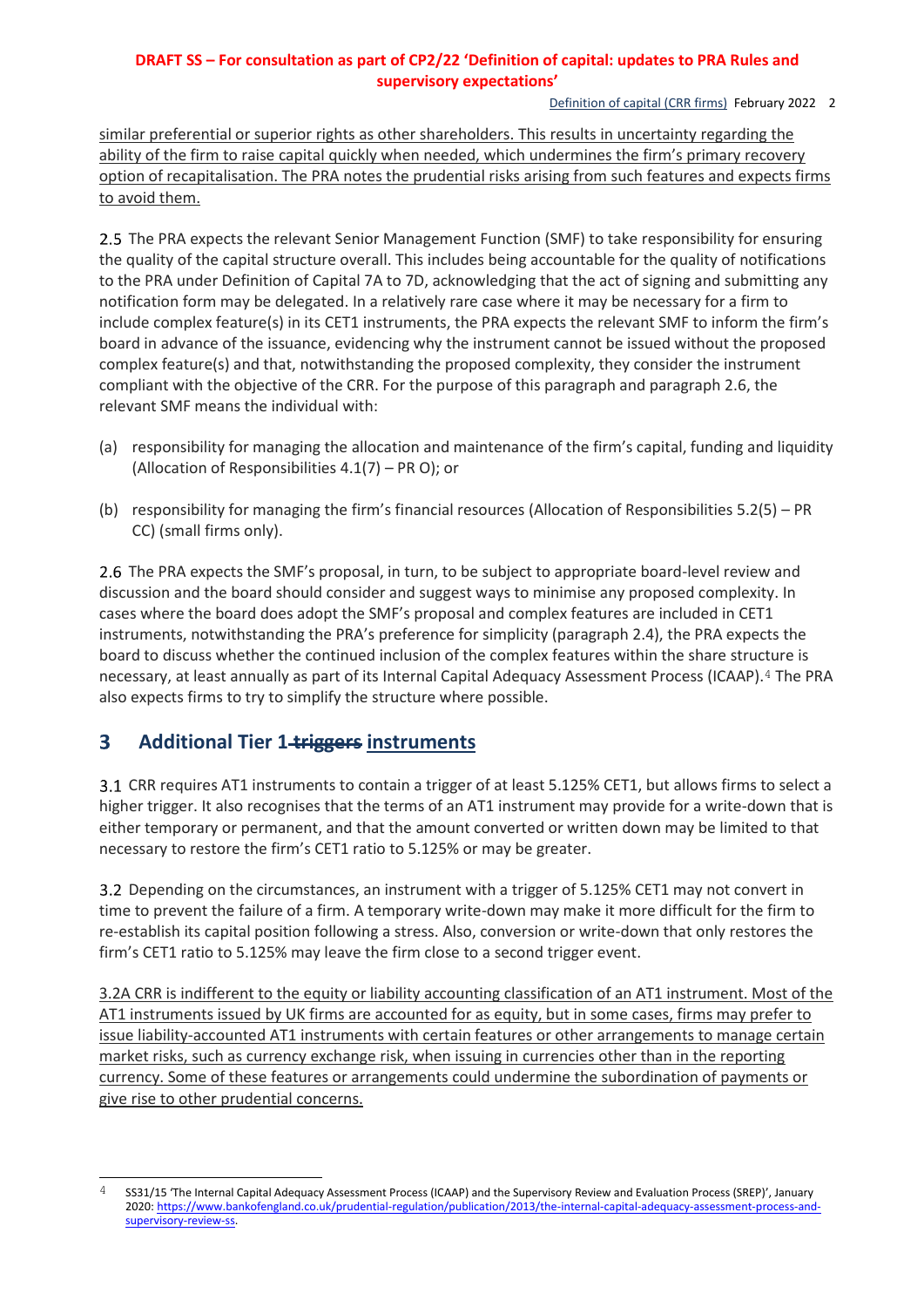Definition of capital (CRR firms) February 2022 3

Firms will wish to consider these factors when deciding how to exercise the choices available to them under CRR. The PRA expects to discuss with firms their analysis on features of draft capital instruments that they submit for our review under the PRA pre-issuance notification rules (Rule 7B, Definition of Capital Part, PRA Rulebook). As noted above in paragraph 2.4, the PRA expects firms to refrain from including features in capital instruments that may affect their capacity to absorb losses.

#### <span id="page-5-0"></span>4 **Preference**

4.1 Where possible, the PRA expects firms to meet their CET1 requirements entirely with voting common shares and associated reserves. The PRA strongly discourages firms from including non-voting shares in CET1, particularly if such shares have higher dividends than common shares. The main reason for the PRA's concern is that it is imperative that the composition of a firm's CET1 is as straightforward and transparent as possible. There should also be no doubt that a firm's CET1 only includes the highest quality capital. The inclusion of instruments other than voting common shares in CET1 could lead to concerns that such instruments may not have the same capital quality.

#### <span id="page-5-1"></span>5 **Subordination, remedies, events of default and set-off**

Under CRR, all regulatory capital must be capable of absorbing losses either on a going or gone concern basis. Therefore, all capital instruments as a minimum must be subordinated to all senior creditors, including depositors. In particular, building societies must ensure that any capital instruments issued by them are subordinated to non-deferred shares (as per the rule in Definition of Capital 10.2).

5.2 It is also important that subordination is not made less effective by granting additional rights to holders of subordinated instruments, for example in respect of events of default, remedies and rights of set-off. The PRA expects events of default to be restricted to non-payment of any amount falling due under the terms of the instrument or on the winding-up of the firm. This ensures that the subordinated creditor cannot force early repayment while the issuer may still be technically solvent. This is important so as not to hinder the efforts of the authorities in the context of recovery or resolution actions in relation to the issuer.

In the event that default occurs, the PRA expects remedies to be restricted, to the fullest extent permitted under the laws of the relevant jurisdictions, to petitioning for the winding-up of the firm or proving for the debt in liquidation or administration. Limiting remedies in this way prevents holders of subordinated instruments using other remedies to receive payment, potentially ahead of senior creditors. The expectations set out for restrictions on remedies are not intended to capture remedies for breaches of contract that do not relate to payment obligations, ie remedies that are not available for failure to pay any amount of principal, interest, expenses or in respect of any other payment obligation. Further, any damages or repayment obligation (arising, for example, because remedies could not be limited under applicable law) must be subordinated in accordance with the normal ranking of the instrument in insolvency.

Also, to the fullest extent permitted under the laws of the relevant jurisdictions, the PRA expects subordinated creditors to waive any rights to set off amounts they owe the issuer against subordinated amounts owed to them by the issuer. Waiving rights of set-off helps to maintain the creditor hierarchy so that subordinated creditors are not treated in the same way as senior creditors.

#### <span id="page-5-2"></span>6 **[DELETED] Regulatory capital and subordinated swaps**

6.1 CRR requires that the full amount of regulatory capital is subordinated. If a firm chooses to hedge the valuation volatility associated with a capital instrument that it has issued under fair value hedge accounting, then to maintain consistency with the CRR capital regime the PRA expects the hedging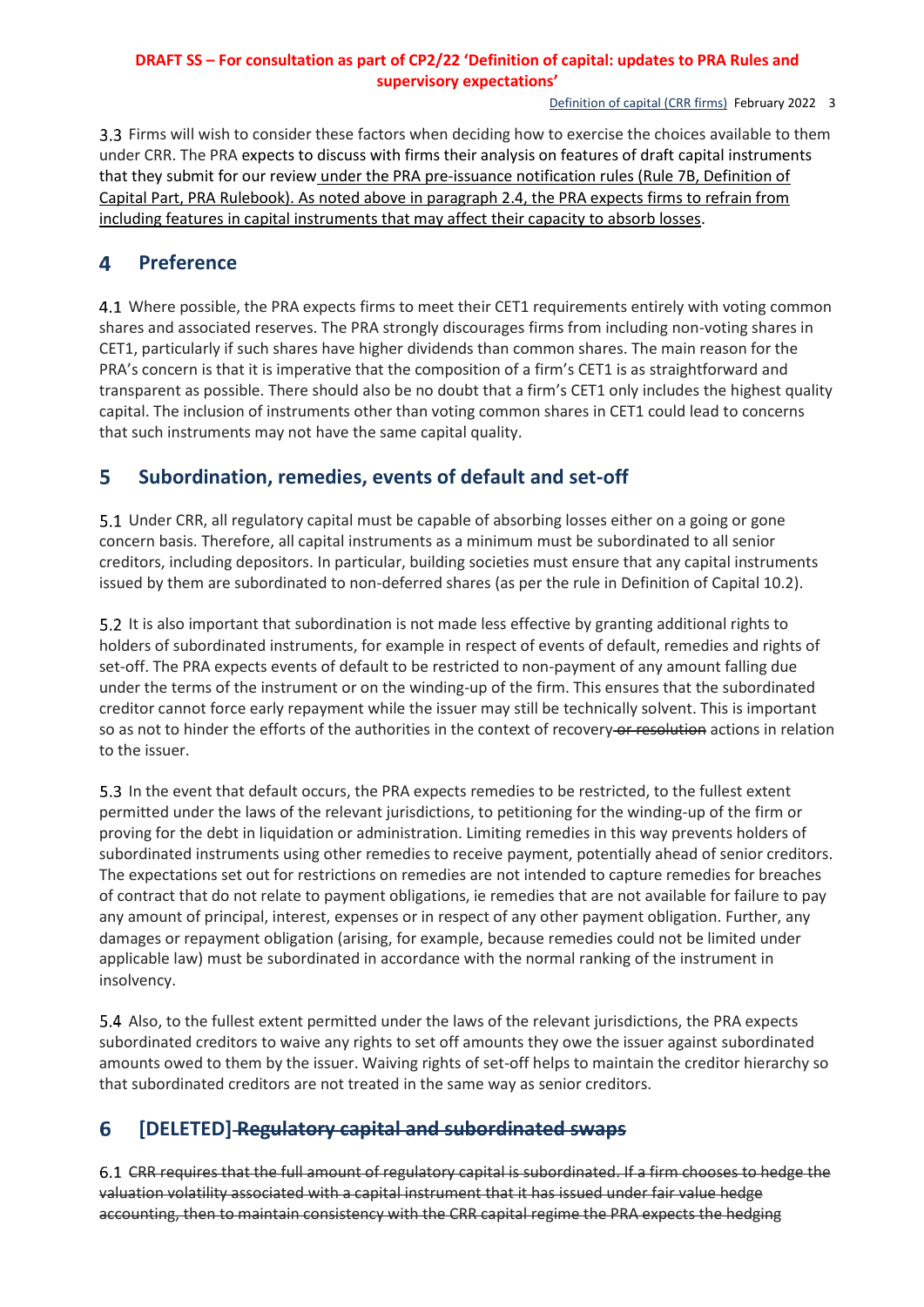#### Definition of capital (CRR firms) February 2022 4

instrument also to be subordinated. For example, if the value of a subordinated debt instrument falls from 100 to 90, then the hedge must also be subordinated in order to continue to count 100 of subordinated debt as regulatory capital. If the hedge is not subordinated, then only 90 of subordinated debt would be eligible to count as regulatory capital. This is because the ten contributed by the swap would not be subordinated and therefore would not meet the minimum eligibility criteria specified in CRR.

#### <span id="page-6-0"></span> $\overline{7}$ **Significant insurance holdings**

7.1 As announced in the PRA statement on 29 June 2013 and reiterated in CP5/13PS7/13, the PRA requires firms to follow the default position in CRR Article 49(1). Firms are therefore required to deduct holdings of own funds instruments issued by an insurer in which the firm has a significant investment.

For the purposes of valuation, the PRA considers that the embedded value method is not appropriate for determining the value of firms' significant insurance holdings. This is because the embedded value method could have the effect of inflating banks' CET1 as it takes into account the present value of the expected future inflows from existing life assurance business.

#### <span id="page-6-1"></span>8 **Connected funding of a capital nature (CFCN)**

8.1 Chapter 4 of the PRA's Definition of Capital rules states that firms must treat all CFCN as a holding of capital of the connected party and apply to it the treatment under the CRR applicable to such a holding. The CFCN rule applies on an ongoing basis. Therefore where a loan initially falls outside the definition of CFCN but later falls into it, the appropriate capital treatment should be applied immediately and the PRA should be notified. For example, if the initial lending to a connected party is subsequently downstreamed to another connected party, the relationship between the firm and the ultimate borrower may be such that, looking at the arrangements as a whole, the entity to which the firm lends is able to regard the loan as being capable of absorbing losses.

8.2 Firms should take account of contractual, structural, reputational or other factors when determining whether a transaction is a CFCN.

8.3 Lending to a connected party will not normally be considered CFCN where that party is acting as a vehicle to pass funding to an unconnected party and has no other creditors whose claims could be senior to those of the lender.

8.4 Additionally, for connected parties within the same consolidation group, it is likely that a loan is not CFCN if:

- (a) it is secured by collateral that is eligible for the purposes of credit risk mitigation under the standardised approach to credit risk; or
- (b) it is repayable on demand (and is treated as such for accounting purposes by the borrower and lender) and the firm can demonstrate that there are no potential obstacles to exercising the right to repay, whether contractual or otherwise.

#### <span id="page-6-2"></span>9 **Pre/post-issuance notification (PIN) requirements<sup>5</sup>**

<sup>5</sup> Rules 7A to 7D of Definition of Capital Part of the PRA Rulebook require pre-issuance notification for CET1 and AT1 issuances, and postnotification for Tier 2 issuances.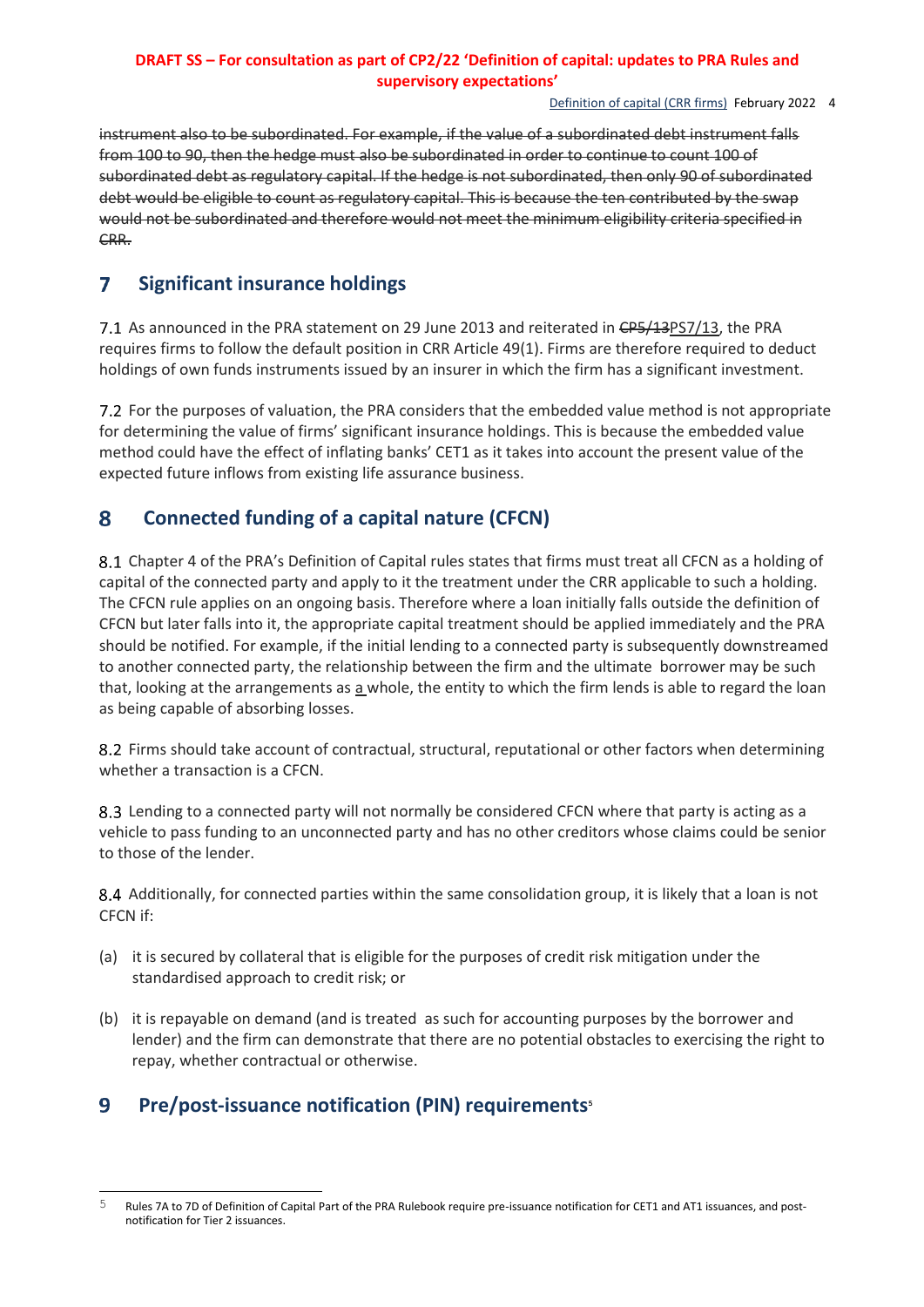#### Definition of capital (CRR firms) February 2022 5

## **PRA's expectations in relation to pre/post issuance notifications**

9.1 Firms are required to notify the PRA at least one month before the intended date of issuance or amendment or variation to the terms of each CET1 or AT1 capital instrument, and immediately after issuing or amending or varying the terms of each Tier 2 capital instrument, that will count towards regulatory capital resources or own funds, either at solo, sub-consolidated or group consolidated level or any combination of these.

9.2 The PRA is likely to need more time to review a notified instrument with complex feature(s) (as set out in paragraphs 2.3 to 2.5 above) or issuances with new features, for example, instruments marketed as 'Green', 'Social', or 'Environmental, Social, Governance (ESG)'. The PRA expects the firm to engage with its usual supervisory contact as early as possible (for example, once the relevant terms and conditions including any side agreements are drafted) with a clear explanation of how the proposed features comply with the letter and objective of the relevant CRR requirements, the PRA's rules and supervisory expectations. Notwithstanding the post-issuance notification of Tier 2 instruments, the PRA expects firms to discuss with the PRA prior to new issuances of Tier 2 instruments which include complex or new features that could affect their capital eligibility.

The PRA expects the relevant SMF (as defined in paragraph 2.5 above) to ensure that the notified capital instrument complies with the letter and objective of the relevant CRR requirements, the PRA's rules and supervisory expectations.

9.4 The PRA requires all new issuances of capital instruments to be accompanied by an independent legal opinion to confirm the instrument's eligibility as a capital instrument. The PRA expects the legal opinion to explain how the instrument complies with the respective CRR eligibility criteria, including the CRR Article 79a requirement that the combined economic effect of the substantial features of instruments and all arrangements related to the instruments are compliant with the objective of the CRR eligibility requirements.

9.5 The PRA may ask firms to provide additional information, for example in case of an incomplete notification, unclear terms and conditions or changes to terms and conditions during the assessment period, which is likely to delay the PRA's assessment beyond the normal one month period. The PRA reserves the right to review any capital instrument at any time – particularly in light of international policy developments or lessons learnt from its own assessments.

## **Substantially the same and sufficiently in advance**

9.6 CRR II allows a firm to count any subsequent issuance of a form of CET1 instrument for which it has already received the PRA's permission (pursuant to CRR Article 26(3) (as amended)) towards its CET1 capital provided the conditions set out in the second subparagraph of the amended Article 26(3) are met. These conditions are that:

- (a) the provisions governing those subsequent issuances are substantially the same as the provisions governing those issuances for which the firms have already received permission from the PRA; and
- (b) firms have notified those subsequent issuances to the PRA sufficiently in advance of their classification as CET1 instruments.

9.7 CET1 issuances whose terms and conditions (including any side agreements) are identical to those of an issuance for which a firm has already received the PRA's permission would satisfy the conditions for being 'substantially the same' as the previous issuance. For subsequent issuances of CET1 instruments on such identical terms, firms may notify the PRA no later than the intended date of the subsequent issuance.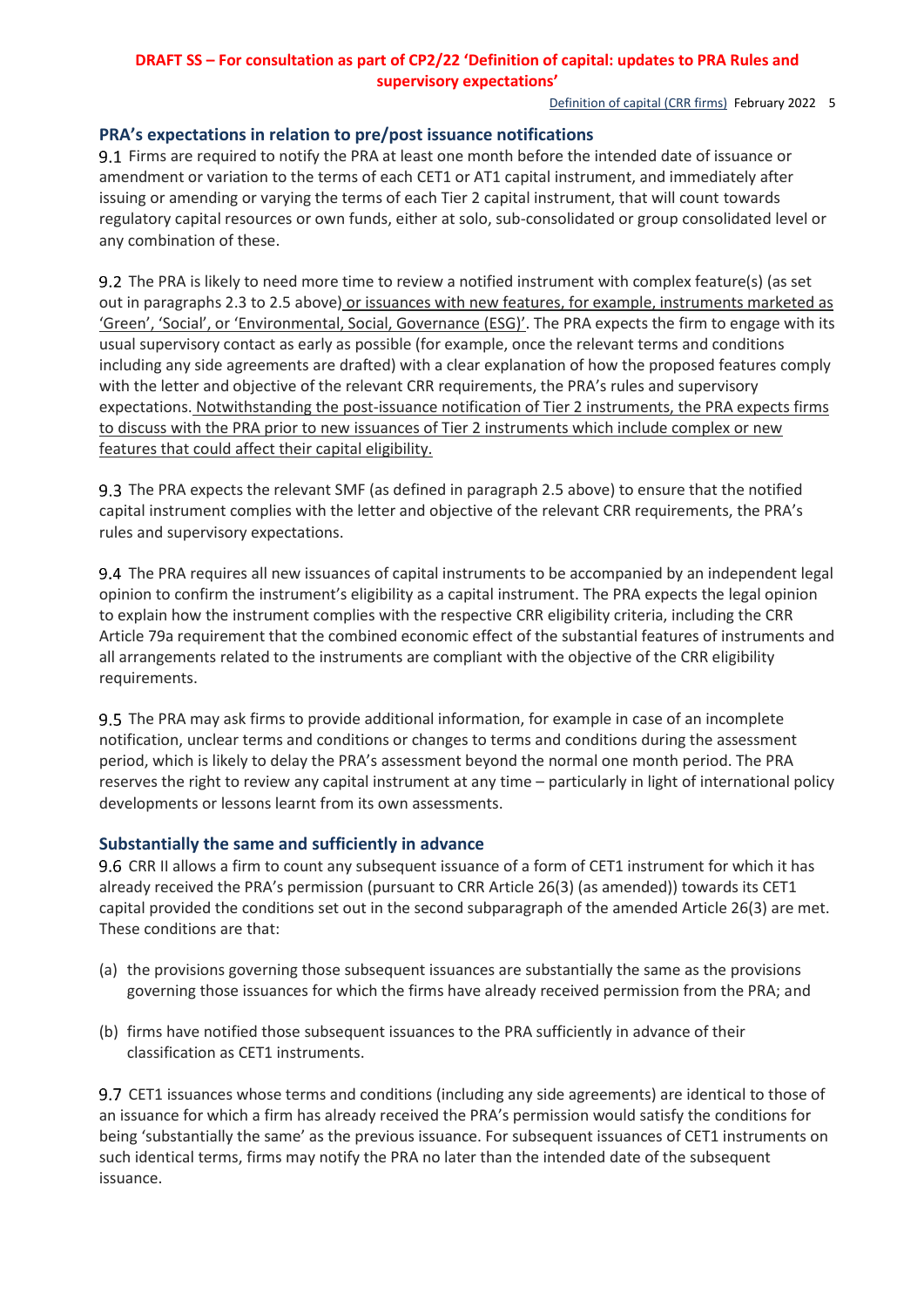#### Definition of capital (CRR firms) February 2022 6

9.8 However, a CET1 issuance will normally not be considered substantially the same as a previous issuance if:

- (a) there is any change to provisions governing voting rights, subordination, or distributions; or any feature that might be considered a potential barrier to recapitalisation;
- (b) there is material change to other provisions governing the instrument; or
- (c) the transaction involves new side agreements or material amendments to an existing side agreement which were not considered in the PRA's previous assessment.

9.9 In any such cases, firms should notify the PRA at least one month in advance of the intended date of issuance.

9.10 Similarly, a firm may count an issuance of an AT1 instrument towards its AT1 capital provided that the AT1 instrument will be issued on substantially the same terms as a previously notified AT1 issuance. The PRA considers an AT1 instrument to be substantially the same if its terms and conditions (including any side agreements) are identical to a previous AT1 instrument except for the issue date, the amount of issuance, the currency of issuance or the rate of interest payable by the issuer.

9.11 For subsequent issuances of AT1 instruments on such terms, firms may notify the PRA no later than the intended date of the subsequent issuance.

9.12 However, an AT1 issuance will normally not be considered substantially the same as a previous issuance if:

- (a) there is any change to provisions governing subordination, conversion or write-down mechanism, call option, frequency or amount of distributions; or any feature that might be considered a barrier to recapitalisation or an incentive to redeem; or
- (b) there is material change to any other provision governing the instrument.

9.13 In such cases, the PRA expects firms to notify the PRA at least one month in advance of the intended date of issuance.

9.14 For issuances of Tier 2 instruments, firms need not submit a legal opinion provided that the Tier 2 instrument was issued on substantially the same terms as a previously notified Tier 2 issuance. Similar to AT1 instruments, the PRA considers a Tier 2 instrument to be substantially the same if its terms and conditions (including any side agreements) are identical to a previous Tier 2 instrument except for the issue date, the amount of issuance, the maturity, the currency of issuance or the rate of interest payable by the issuer.

9.15 However, a Tier 2 issuance will normally not be considered substantially the same as a previous issuance if:

- (a) there is any change to provisions governing subordination, conversion or write-down mechanism, call option, frequency or amount of distributions; or any feature that might be considered a barrier to recapitalisation or an incentive to redeem; or
- (b) there is material change to any other provision governing the instrument.

9.16 In such cases, the PRA expects firms to submit a legal opinion in accordance with Definition of Capital 7C.2.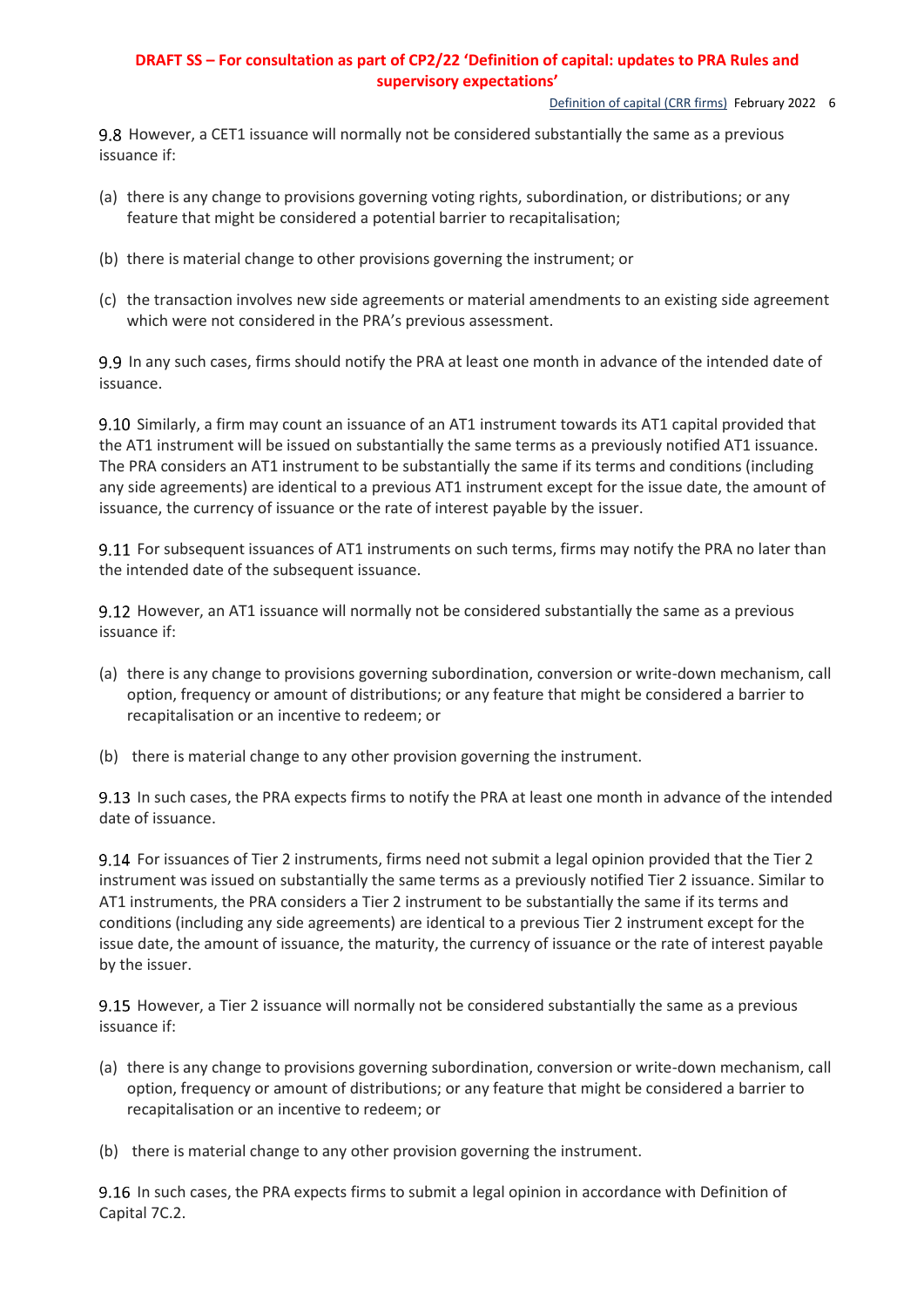Definition of capital (CRR firms) February 2022 7

Further, an AT1 or Tier 2 instrument would be considered substantially the same if, following an amendment to the terms of the instrument, it remains identical other than in respect of the issue date, the amount of issuance, or the currency of issuance. However, it will normally not be considered substantially the same as the existing instrument if:

- (a) there is any change to provisions governing subordination, conversion or write-down mechanism, call option, frequency or amount of distributions; or any feature that might be considered a barrier to recapitalisation or an incentive to redeem; or
- (b) there is material change to any other provision governing the instrument.

## <span id="page-9-0"></span>**Permissions for reduction of own funds instruments and share premiums**

10.1 CRR Article 77(1)(c) requires firms to seek the PRA's prior permission to effect the call, redemption, repayment or repurchase of Additional Tier 1 instruments or Tier 2 instruments as applicable, prior to the date of their contractual maturity.

10.2 For clarity, the PRA expects firms to seek prior permission for any forms of reductions of own funds instruments, including cancellation or conversion of a capital instrument (except for conversions of AT1 instruments at a predetermined automatic trigger, or conversion of capital instruments at the point of non-viability), de-recognising an instrument as own funds, or any transactions that would have the effect of reducing a firm's own funds instruments and related share premiums.

10.3 The PRA has a statutory duty to publish all permissions, including permissions granted to firms to reduce own funds instruments, unless the PRA considers such publication unnecessary or inappropriate. The PRA generally accepts firms' requests to co-ordinate this publication with a firm's announcement of the capital reduction transaction.<sup>6</sup> As such, the PRA expects firms to inform their usual supervisory contact as soon as there is sufficient certainty regarding the capital reduction transaction to enable the PRA to publish the relevant permissions accordingly.

l

 $6$  Except for general prior permissions granted under CRR Article 78(1).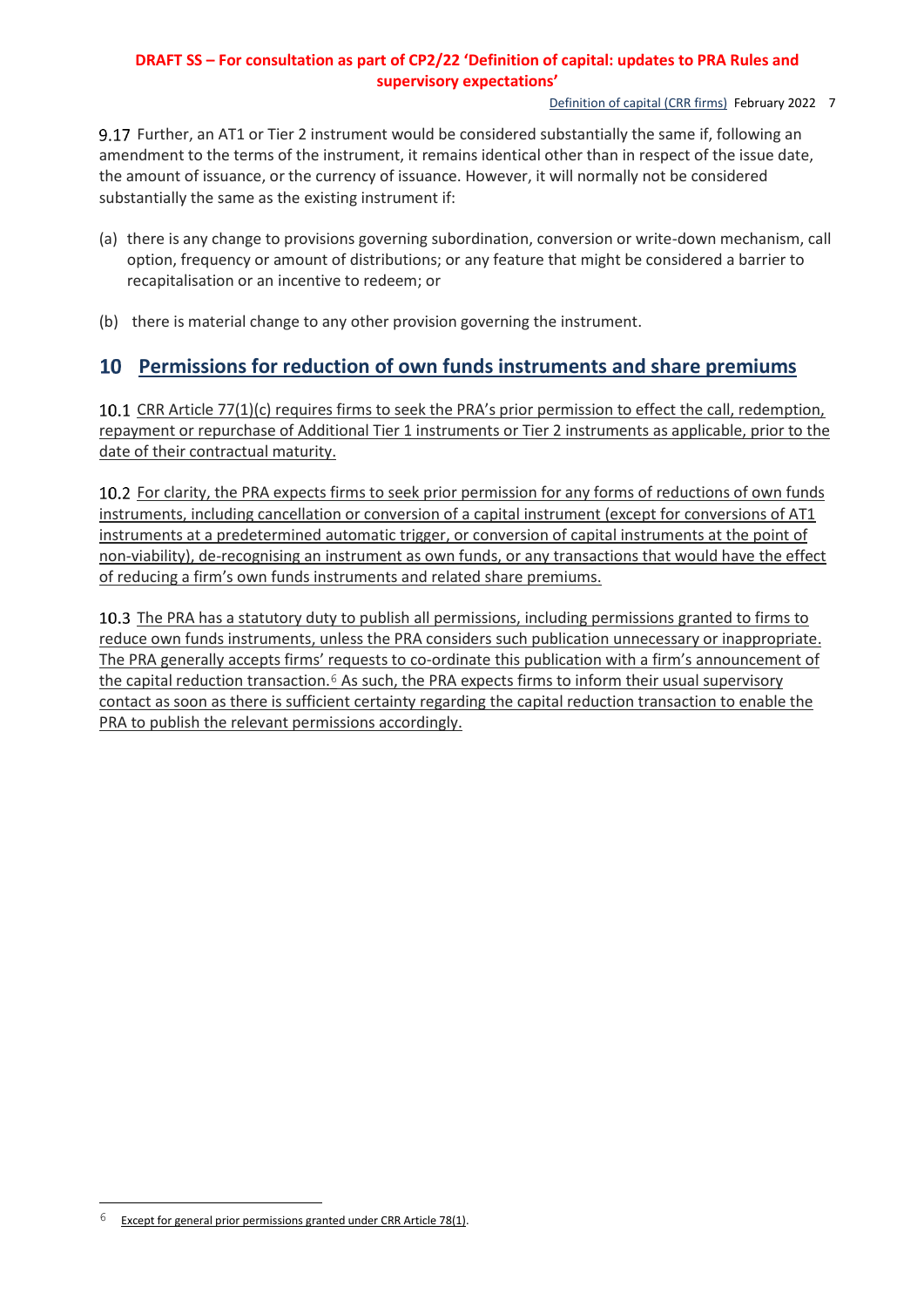Definition of capital (CRR firms) February 2022 8

## <span id="page-10-0"></span>**Annex – SS7/13 updates**

This annex details the changes that have been made to this SS following its initial publication in December 2013:

## **2022**

XX [month] 2022 SS7/13 was revised as follows after PSXX/XX:7

- Chapter 2 was updated to further clarify PRA expectations regarding the complexity of CET1 instruments, based on supervisory experience, including the implications of non-CET1 shares on the eligibility of CET1 shares; the use of side-agreements; and the risks of barriers to recapitalisation from preferential distribution of share sales proceeds amongst shareholders or anti-dilution clauses.
- Chapter 3 was updated to clarify PRA expectations on liability-accounted AT1 instruments which could include certain features or arrangements that may undermine the subordination of payments and increase the complexity of the instrument or the firm's capital structure.
- Chapter 5 was updated to clarify that the Bank as UK resolution authority is not affected or limited in the actions it can undertake, as a result of the actions of subordinated creditors.
- Chapter 6 was deleted to reflect the PRA's consideration that the expectation for a hedging instrument to be also subordinated for its value to be included in the hedging instrument is not relevant under the CRR.
- Chapter 9 was updated to introduce an expectation that, notwithstanding the post-issuance notification requirement for Tier 2 instruments, firms should discuss with the PRA prior to issuing Tier 2 instruments with new or complex features.
- Chapter 10 was introduced to set out the PRA's expectations on permissions for reduction of own funds instruments and share premiums, including an expectation that firms seek prior PRA permission for any forms of reduction to own funds instruments, and an expectation that firms inform their usual supervisory contact as soon as there is sufficient certainty regarding a capital reduction transaction.

The SS was also updated with minor changes to improve accessibility and rectify typographical errors.

## **2021**

 $\overline{a}$ 

8 November 2021

SS7/13 was revised as follows following PS25/21 'Responses to CP13/21 Occasional Consultation Paper':8

 $\frac{7}{8}$  [Link to the PS upon publication]

<sup>8</sup> November 2021[: https://www.bankofengland.co.uk/prudential-regulation/publication/2021/june/occasional-consultation-paper-june-2021.](https://www.bankofengland.co.uk/prudential-regulation/publication/2021/june/occasional-consultation-paper-june-2021)